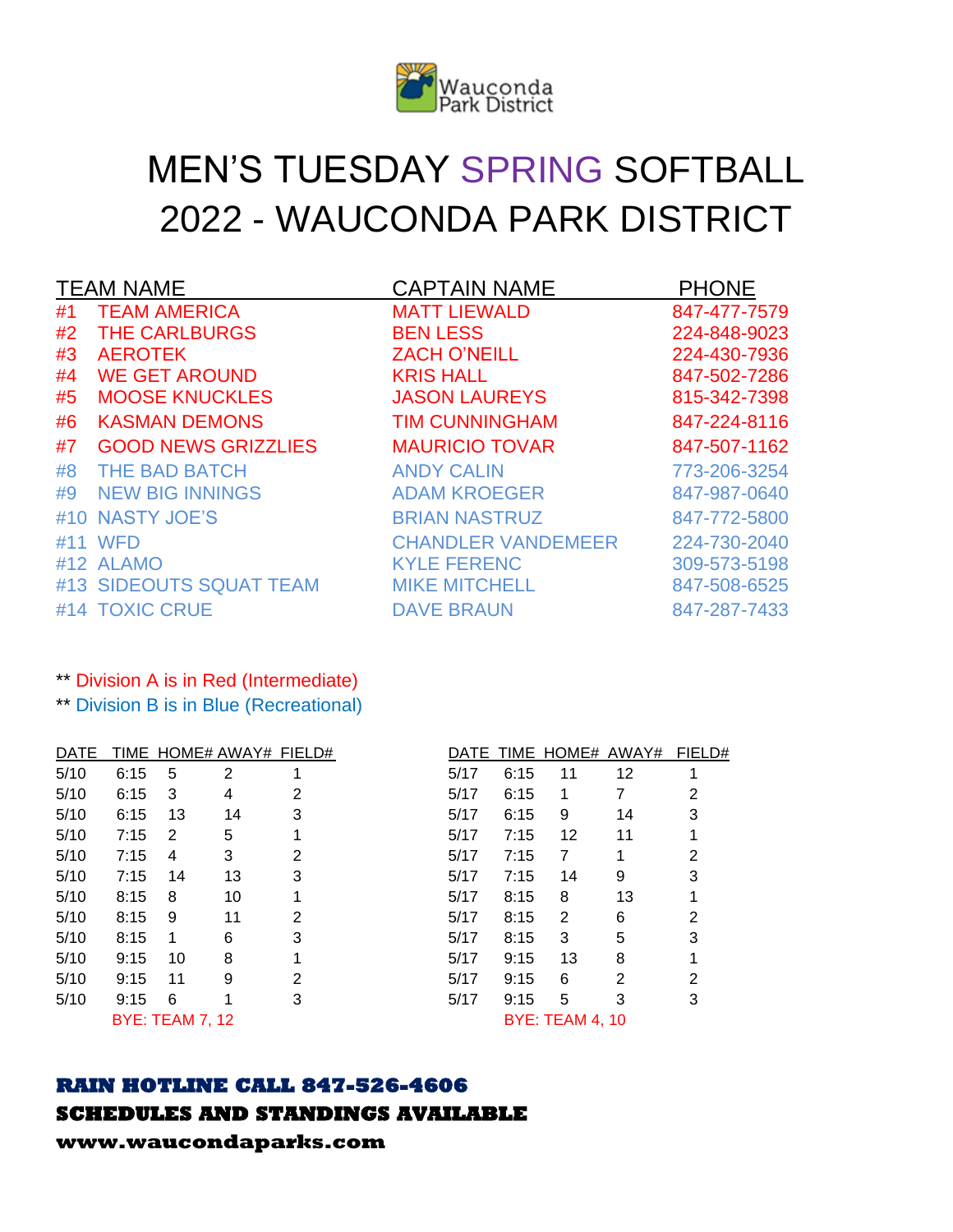| <b>DATE</b> |      |              |                          | TIME HOME# AWAY# FIELD# |      |      | DATE TIME HOME# AWAY# |    | <b>FIEL</b> |
|-------------|------|--------------|--------------------------|-------------------------|------|------|-----------------------|----|-------------|
| 5/24        | 6:15 | 9            | 12                       |                         | 5/31 | 6:15 | 1                     | 2  |             |
| 5/24        | 6:15 | 4            | 5                        | 2                       | 5/31 | 6:15 | 10                    | 14 | 2           |
| 5/24        | 6:15 | 3            | 6                        | 3                       | 5/31 | 6:15 | 8                     | 12 | 3           |
| 5/24        | 7:15 | 12           | 9                        |                         | 5/31 | 7:15 | 2                     |    |             |
| 5/24        | 7:15 | 5            | 4                        | 2                       | 5/31 | 7:15 | 14                    | 10 | 2           |
| 5/24        | 7:15 | 6            | 3                        | 3                       | 5/31 | 7:15 | 12                    | 8  | 3           |
| 5/24        | 8:15 | 2            | 7                        |                         | 5/31 | 8:15 | 3                     |    |             |
| 5/24        | 8:15 | 11           | 10                       | 2                       | 5/31 | 8:15 | 4                     | 6  | 2           |
| 5/24        | 8:15 | 8            | 14                       | 3                       | 5/31 | 8:15 | 9                     | 13 | 3           |
| 5/24        | 9:15 | 7            | 2                        |                         | 5/31 | 9:15 | 7                     | 3  |             |
| 5/24        | 9:15 | 10           | 11                       | $\mathcal{P}$           | 5/31 | 9:15 | 6                     | 4  | 2           |
| 5/24        | 9:15 | 14           | 8                        | 3                       | 5/31 | 9:15 | 13                    | 9  | 3           |
|             |      | . . <i>.</i> | $\overline{\phantom{a}}$ |                         |      |      | $\mathbf{m}$          |    |             |

| <b>DATE</b> |      |                                      | TIME HOME# AWAY# FIELD# |   |      |      | DATE TIME HOME# AWAY# |    | FIELD# |
|-------------|------|--------------------------------------|-------------------------|---|------|------|-----------------------|----|--------|
| 6/7         | 6:15 | 10                                   | 13                      |   | 6/14 | 6:15 | 1                     | 2  |        |
| 6/7         | 6:15 | 8                                    | 11                      | 2 | 6/14 | 6:15 | 3                     | 4  | 2      |
| 6/7         | 6:15 | 6                                    | 7                       | 3 | 6/14 | 6:15 | 9                     | 11 | 3      |
| 6/7         | 7:15 | 13                                   | 10                      |   | 6/14 | 7:15 | 2                     |    |        |
| 6/7         | 7:15 | 11                                   | 8                       | 2 | 6/14 | 7:15 | 4                     | 3  | 2      |
| 6/7         | 7:15 | 7                                    | 6                       | 3 | 6/14 | 7:15 | 11                    | 9  | 3      |
| 6/7         | 8:15 | 12                                   | 14                      |   | 6/14 | 8:15 | 5                     | 6  |        |
| 6/7         | 8:15 | 1                                    | 5                       | 2 | 6/14 | 8:15 | 8                     | 10 | 2      |
| 6/7         | 8:15 | 2                                    | 4                       | 3 | 6/14 | 8:15 | 13                    | 14 | 3      |
| 6/7         | 9:15 | 14                                   | 12                      |   | 6/14 | 9:15 | 6                     | 5  | 1      |
| 6/7         | 9:15 | 5                                    |                         | 2 | 6/14 | 9:15 | 10                    | 8  | 2      |
| 6/7         | 9:15 | 4                                    | 2                       | 3 | 6/14 | 9:15 | 14                    | 13 | 3      |
|             |      | $DV\Gamma$ . T $\Gamma$ AMA $\Omega$ |                         |   |      |      | M/T. T T A M 7 40     |    |        |

|      |      |                        | DATE TIME HOME# AWAY# FIELD# |   |      | <b>DATE</b> |      |                | TIME HOME# AWAY# FIEL |   |
|------|------|------------------------|------------------------------|---|------|-------------|------|----------------|-----------------------|---|
| 6/21 | 6:15 | 2                      | 3                            |   | 6/28 |             | 6:15 | 6              | 5                     | 1 |
| 6/21 | 6:15 | 1                      | 4                            | 2 | 6/28 |             | 6:15 | 9              | 10                    | 2 |
| 6/21 | 6:15 | 11                     | 13                           | 3 | 6/28 |             | 6:15 | 4              | 7                     | 3 |
| 6/21 | 7:15 | 3                      | 2                            |   | 6/28 |             | 7:15 | 5              | 6                     | 1 |
| 6/21 | 7:15 | 4                      | 1                            | 2 | 6/28 |             | 7:15 | 10             | 9                     | 2 |
| 6/21 | 7:15 | 13                     | 11                           | 3 | 6/28 |             | 7:15 | 7              | 4                     | 3 |
| 6/21 | 8:15 | 8                      | 9                            |   | 6/28 |             | 8:15 | 11             | 14                    | 1 |
| 6/21 | 8:15 | 10                     | 12                           | 2 | 6/28 |             | 8:15 | 12             | 13                    | 2 |
| 6/21 | 8:15 | 5                      | 7                            | 3 | 6/28 |             | 8:15 | 1              | 3                     | 3 |
| 6/21 | 9:15 | 9                      | 8                            |   | 6/28 |             | 9:15 | 14             | 11                    | 1 |
| 6/21 | 9:15 | 12                     | 10                           | 2 | 6/28 |             | 9:15 | 13             | 12                    | 2 |
| 6/21 | 9:15 | 7                      | 5                            | 3 | 6/28 |             | 9:15 | 3              |                       | 3 |
|      |      | <b>BYE: TEAM 6, 14</b> |                              |   |      |             |      | BYE: TEAM 2, 8 |                       |   |

### DATE TIME HOME# AWAY# FIELD# DATE TIME HOME# AWAY# FIELD #

### 7/5 7/12

### OR OR OR TOURNAMENT PLAY TOURNAMENT PLAY FOR DIVISION A & B FOR DIVISION A & B

| DATE |                           |    | TIME HOME# AWAY# FIELD# |               |      |      |                                                               | DATE TIME HOME# AWAY# FIELD# |   |
|------|---------------------------|----|-------------------------|---------------|------|------|---------------------------------------------------------------|------------------------------|---|
| 5/24 | 6:15                      | 9  | 12                      |               | 5/31 | 6:15 | 1                                                             | 2                            |   |
| 5/24 | 6:15                      | 4  | 5                       | 2             | 5/31 | 6:15 | 10                                                            | 14                           |   |
| 5/24 | 6:15                      | 3  | 6                       | 3             | 5/31 | 6:15 | 8                                                             | 12                           | 3 |
| 5/24 | 7:15                      | 12 | 9                       | 1             | 5/31 | 7:15 | 2                                                             | 1                            |   |
| 5/24 | 7:15                      | 5  | 4                       | 2             | 5/31 | 7:15 | 14                                                            | 10                           | 2 |
| 5/24 | 7:15                      | 6  | 3                       | 3             | 5/31 | 7:15 | 12                                                            | 8                            | 3 |
| 5/24 | 8:15                      | 2  |                         |               | 5/31 | 8:15 | 3                                                             |                              |   |
| 5/24 | 8:15                      | 11 | 10                      | 2             | 5/31 | 8:15 | 4                                                             | 6                            | 2 |
| 5/24 | 8:15                      | 8  | 14                      | 3             | 5/31 | 8:15 | 9                                                             | 13                           | 3 |
| 5/24 | 9:15                      | -7 | 2                       | 1             | 5/31 | 9:15 | 7                                                             | 3                            |   |
| 5/24 | 9:15                      | 10 | 11                      | $\mathcal{P}$ | 5/31 | 9:15 | 6                                                             | 4                            | 2 |
| 5/24 | 9:15                      | 14 | 8                       | 3             | 5/31 | 9:15 | 13                                                            | 9                            | 3 |
|      | $M/T$ $T T A A A A A A A$ |    |                         |               |      |      | $\mathbf{D} \times \mathbf{E}$ $\mathbf{E} \times \mathbf{E}$ | $\overline{1}$               |   |

BYE: TEAM 1, 13 BYE: TEAM 5, 11

|      |                       | TIME HOME# AWAY# FIELD# |   | DATE TIME HOME# AWAY#    | <b>FIELD:</b>  |
|------|-----------------------|-------------------------|---|--------------------------|----------------|
| 6:15 | 10                    | 13                      | 1 | 6/14<br>6:15<br>2<br>1   |                |
| 6:15 | 8                     | 11                      | 2 | 3<br>6/14<br>6:15<br>4   | 2              |
| 6:15 | 6                     | 7                       | 3 | 9<br>6/14<br>11<br>6:15  | 3              |
| 7:15 | 13                    | 10                      | 1 | 2<br>6/14<br>7:15<br>1   |                |
| 7:15 | 11                    | 8                       | 2 | 7:15<br>3<br>6/14<br>4   | 2              |
| 7:15 | 7                     | 6                       | 3 | 6/14<br>7:15<br>11<br>9  | 3              |
| 8:15 | 12                    | 14                      | 1 | 5<br>6<br>6/14<br>8:15   |                |
| 8:15 | 1                     | 5                       | 2 | 8<br>6/14<br>10<br>8:15  | $\overline{2}$ |
| 8:15 | 2                     | 4                       | 3 | 6/14<br>8:15<br>13<br>14 | 3              |
| 9:15 | 14                    | 12                      | 1 | 6<br>5<br>6/14<br>9:15   | 1              |
| 9:15 | 5                     | 1                       | 2 | 8<br>6/14<br>9:15<br>10  | $\overline{2}$ |
| 9:15 | 4                     | $\overline{2}$          | 3 | 6/14<br>13<br>9:15<br>14 | 3              |
|      | <b>BYE: TEAM 3, 9</b> |                         |   | <b>BYE: TEAM 7, 12</b>   |                |

DATE TIME HOME# AWAY# FIELD# BYE: TEAM 2, 8

RAIN OUT MAKE-UPS RAIN OUT MAKE-UPS